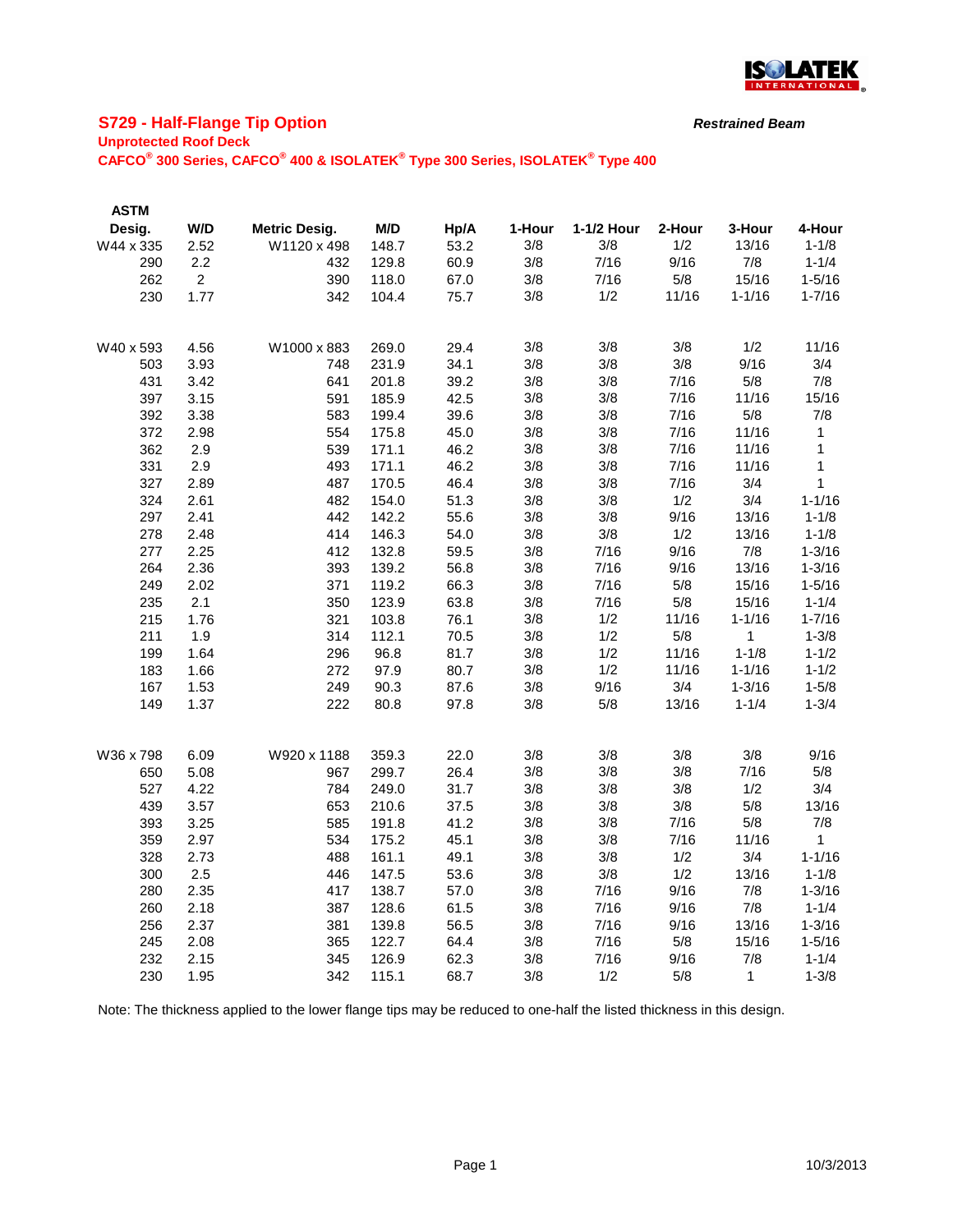

# **S729 - Half-Flange Tip Option**

### **Unprotected Roof Deck**

**CAFCO® 300 Series, CAFCO® 400 & ISOLATEK® Type 300 Series, ISOLATEK® Type 400**

| <b>ASTM</b> |      |                      |       |       |        |            |        |                         |                |
|-------------|------|----------------------|-------|-------|--------|------------|--------|-------------------------|----------------|
| Desig.      | W/D  | <b>Metric Desig.</b> | M/D   | Hp/A  | 1-Hour | 1-1/2 Hour | 2-Hour | 3-Hour                  | 4-Hour         |
| W36 x 210   | 1.96 | W920 x 313           | 115.6 | 68.4  | 3/8    | 7/16       | 5/8    | 15/16                   | $1 - 5/16$     |
| 194         | 1.81 | 289                  | 106.8 | 74.0  | 3/8    | 1/2        | 11/16  | 1                       | $1 - 7/16$     |
| 182         | 1.72 | 271                  | 101.5 | 77.9  | 3/8    | 1/2        | 11/16  | $1 - 1/16$              | $1 - 1/2$      |
| 170         | 1.6  | 253                  | 94.4  | 83.7  | 3/8    | 9/16       | 3/4    | $1 - 1/8$               | $1 - 9/16$     |
| 160         | 1.51 | 238                  | 89.1  | 88.7  | 3/8    | 9/16       | 3/4    | $1 - 3/16$              | $1 - 5/8$      |
| 150         | 1.43 | 223                  | 84.4  | 93.7  | 3/8    | 9/16       | 3/4    | $1 - 3/16$              | $1 - 11/16$    |
| 135         | 1.29 | 201                  | 76.1  | 103.9 | 3/8    | 5/8        | 13/16  | $1 - 5/16$              | $1 - 13/16$    |
| W33 x 387   | 3.31 | W840 x 576           | 195.3 | 40.5  | 3/8    | 3/8        | 7/16   | 5/8                     | 7/8            |
| 354         | 3.05 | 527                  | 180.0 | 43.9  | 3/8    | 3/8        | 7/16   | 11/16                   | 15/16          |
| 318         | 2.77 | 473                  | 163.4 | 48.4  | 3/8    | 3/8        | 1/2    | 3/4                     | $\mathbf{1}$   |
| 291         | 2.55 | 433                  | 150.5 | 52.5  | 3/8    | 3/8        | 1/2    | 13/16                   | $1 - 1/8$      |
| 263         | 2.33 | 392                  | 137.5 | 57.5  | 3/8    | 7/16       | 9/16   | 7/8                     | $1 - 3/16$     |
| 241         | 2.13 | 359                  | 125.7 | 62.9  | 3/8    | 7/16       | 9/16   | 15/16                   | $1 - 1/4$      |
| 221         | 1.97 | 329                  | 116.2 | 68.0  | 3/8    | 7/16       | 5/8    | 15/16                   | $1 - 5/16$     |
| 201         | 1.79 | 299                  | 105.6 | 74.9  | 3/8    | 1/2        | 11/16  | $1 - 1/16$              | $1 - 7/16$     |
| 169         | 1.7  | 251                  | 100.3 | 78.8  | 3/8    | 1/2        | 11/16  | $1 - 1/16$              | $1 - 1/2$      |
| 152         | 1.53 | 226                  | 90.3  | 87.6  | 3/8    | 9/16       | 3/4    | $1 - 3/16$              | $1 - 5/8$      |
| 141         | 1.43 | 210                  | 84.4  | 93.7  | 3/8    | 9/16       | 3/4    | $1 - 3/16$              | $1 - 11/16$    |
| 130         | 1.32 | 193                  | 77.9  | 101.5 | 3/8    | 5/8        | 13/16  | $1 - 1/4$               | $1 - 3/4$      |
| 118         | 1.21 | 176                  | 71.4  | 110.7 | 3/8    | 5/8        | 7/8    | $1 - 3/8$               | $1 - 7/8$      |
| W30 x 391   | 3.59 | W760 x 582           | 211.8 | 37.3  | 3/8    | 3/8        | 3/8    | 5/8                     | 13/16          |
| 357         | 3.31 | 531                  | 195.3 | 40.5  | 3/8    | 3/8        | 7/16   | 5/8                     | 7/8            |
| 326         | 3.05 | 484                  | 180.0 | 43.9  | 3/8    | 3/8        | 7/16   | 11/16                   | 15/16          |
| 292         | 2.73 | 434                  | 161.1 | 49.1  | 3/8    | 3/8        | 1/2    | 3/4                     | $1 - 1/16$     |
| 261         | 2.46 | 389                  | 145.1 | 54.5  | 3/8    | 3/8        | 1/2    | 13/16                   | $1 - 1/8$      |
| 235         | 2.24 | 350                  | 132.2 | 59.8  | 3/8    | 7/16       | 9/16   | 7/8                     | $1 - 3/16$     |
| 211         | 2.01 | 314                  | 118.6 | 66.7  | 3/8    | 7/16       | 5/8    | 15/16                   | $1 - 5/16$     |
| 191         | 1.85 | 284                  | 109.2 | 72.4  | 3/8    | 1/2        | 5/8    | 1                       | $1 - 3/8$      |
| 173         | 1.66 | 257                  | 97.9  | 80.7  | 3/8    | 1/2        | 11/16  | $1 - 1/16$              | $1 - 1/2$      |
| 148         | 1.64 | 220                  | 96.8  | 81.7  | 3/8    | 1/2        | 11/16  | $1 - 1/8$               | $1 - 1/2$      |
| 132         | 1.47 | 196                  | 86.7  | 91.1  | 3/8    | 9/16       | 3/4    | $1 - 3/16$              | $1 - 5/8$      |
| 124         | 1.39 | 185                  | 82.0  | 96.4  | 3/8    | 5/8        | 13/16  | $1 - 1/4$               | $1 - 3/4$      |
| 116         | 1.3  | 173                  | 76.7  | 103.1 | 3/8    | 5/8        | 13/16  | $1 - 5/16$              | $1 - 13/16$    |
| 108         | 1.21 | 161                  | 71.4  | 110.7 | 3/8    | 5/8        | 7/8    | $1 - 3/8$               | $1 - 7/8$      |
| 99          | 1.12 | 147                  | 66.1  | 119.6 | 3/8    | 11/16      | 15/16  | $1 - 7/16$              | $\overline{2}$ |
| 90          | 1.02 | 134                  | 60.2  | 131.4 | 7/16   | 3/4        | 1      | $1 - 1/2$               | $2 - 1/8$      |
|             |      |                      |       |       |        |            |        | $\overline{\mathbf{4}}$ | $5 - 5/8$      |
|             |      |                      |       |       |        |            |        | 4                       | $5 - 5/8$      |
| W27 x 539   | 5.08 | W690 x 802           | 299.7 | 26.4  | 3/8    | 3/8        | 3/8    | 7/16                    | 5/8            |
| 368         | 3.64 | 548                  | 214.8 | 36.8  | 3/8    | 3/8        | 3/8    | 5/8                     | 13/16          |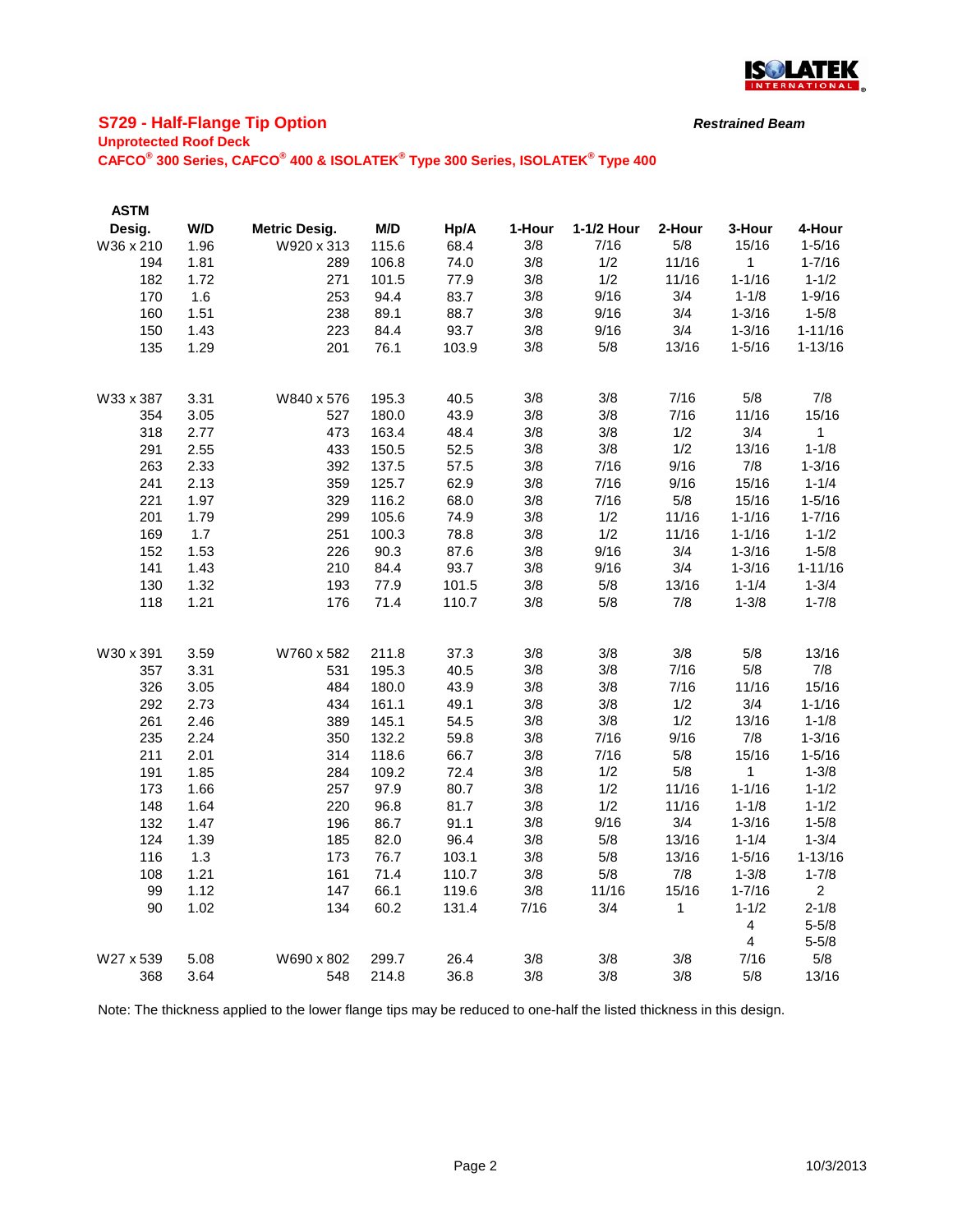

# **S729 - Half-Flange Tip Option**

### **Unprotected Roof Deck**

**CAFCO® 300 Series, CAFCO® 400 & ISOLATEK® Type 300 Series, ISOLATEK® Type 400**

| <b>ASTM</b> |      |                      |       |       |        |            |           |            |              |
|-------------|------|----------------------|-------|-------|--------|------------|-----------|------------|--------------|
| Desig.      | W/D  | <b>Metric Desig.</b> | M/D   | Hp/A  | 1-Hour | 1-1/2 Hour | 2-Hour    | 3-Hour     | 4-Hour       |
| W27 x 336   | 3.36 | W690 x 500           | 198.2 | 39.9  | 3/8    | 3/8        | 7/16      | 5/8        | 7/8          |
| 307         | 3.11 | 457                  | 183.5 | 43.1  | 3/8    | 3/8        | 7/16      | 11/16      | 15/16        |
| 281         | 2.86 | 418                  | 168.7 | 46.8  | 3/8    | 3/8        | 1/2       | 3/4        | 1            |
| 258         | 2.64 | 384                  | 155.8 | 50.8  | 3/8    | 3/8        | 1/2       | 3/4        | $1 - 1/16$   |
| 235         | 2.43 | 350                  | 143.4 | 55.1  | 3/8    | 3/8        | 9/16      | 13/16      | $1 - 1/8$    |
| 217         | 2.26 | 323                  | 133.3 | 59.3  | 3/8    | 7/16       | 9/16      | 7/8        | $1 - 3/16$   |
| 194         | 2.03 | 289                  | 119.8 | 66.0  | 3/8    | 7/16       | 5/8       | 15/16      | $1 - 5/16$   |
| 178         | 1.87 | 265                  | 110.3 | 71.6  | 3/8    | 1/2        | 5/8       | 1          | $1 - 3/8$    |
| 161         | 1.7  | 240                  | 100.3 | 78.8  | 3/8    | 1/2        | 11/16     | $1 - 1/16$ | $1 - 1/2$    |
| 146         | 1.55 | 217                  | 91.5  | 86.4  | 3/8    | 9/16       | 3/4       | $1 - 1/8$  | $1 - 5/8$    |
| 129         | 1.56 | 192                  | 92.0  | 85.9  | 3/8    | 9/16       | 3/4       | $1 - 1/8$  | $1 - 9/16$   |
| 114         | 1.39 | 170                  | 82.0  | 96.4  | 3/8    | 5/8        | 13/16     | $1 - 1/4$  | $1 - 3/4$    |
| 102         | 1.24 | 152                  | 73.2  | 108.1 | 3/8    | 5/8        | 7/8       | $1 - 5/16$ | $1 - 7/8$    |
| 94          | 1.15 | 140                  | 67.9  | 116.5 | 3/8    | 11/16      | 7/8       | $1 - 3/8$  | $1 - 15/16$  |
| 84          | 1.03 | 125                  | 60.8  | 130.1 | 7/16   | 11/16      | 15/16     | $1 - 1/2$  | $2 - 1/16$   |
| W24 x 370   | 3.98 | W610 x 551           | 234.8 | 33.7  | 3/8    | 3/8        | 3/8       | 9/16       | 3/4          |
| 335         | 3.66 | 498                  | 215.9 | 36.6  | 3/8    | 3/8        | 3/8       | 5/8        | 13/16        |
| 306         | 3.37 | 455                  | 198.8 | 39.8  | 3/8    | 3/8        | 7/16      | 5/8        | 7/8          |
| 279         | 3.11 | 415                  | 183.5 | 43.1  | 3/8    | 3/8        | 7/16      | 11/16      | 15/16        |
| 250         | 2.81 | 372                  | 165.8 | 47.7  | 3/8    | 3/8        | 1/2       | 3/4        | $\mathbf{1}$ |
| 229         | 2.6  | 341                  | 153.4 | 51.5  | 3/8    | 3/8        | 1/2       | 3/4        | $1 - 1/16$   |
| 207         | 2.36 | 307                  | 139.2 | 56.8  | 3/8    | 7/16       | 9/16      | 13/16      | $1 - 3/16$   |
| 192         | 2.2  | 285                  | 129.8 | 60.9  | 3/8    | 7/16       | 9/16      | 7/8        | $1 - 1/4$    |
| 176         | 2.03 | 262                  | 119.8 | 66.0  | 3/8    | 7/16       | 5/8       | 15/16      | $1 - 5/16$   |
| 162         | 1.88 | 241                  | 110.9 | 71.3  | 3/8    | 1/2        | 5/8       | 1          | $1 - 3/8$    |
| 146         | 1.7  | 217                  | 100.3 | 78.8  | 3/8    | 1/2        | 11/16     | $1 - 1/16$ | $1 - 1/2$    |
| 131         | 1.54 | 195                  | 90.9  | 87.0  | 3/8    | 9/16       | 3/4       | $1 - 1/8$  | $1 - 5/8$    |
| 117         | 1.38 | 174                  | 81.4  | 97.1  | 3/8    | 5/8        | 13/16     | $1 - 1/4$  | $1 - 3/4$    |
| 104         | 1.24 | 155                  | 73.2  | 108.1 | 3/8    | 5/8        | 7/8       | $1 - 5/16$ | $1 - 7/8$    |
| 103         | 1.4  | 153                  | 82.6  | 95.7  | 3/8    | 9/16       | 13/16     | $1 - 1/4$  | $1 - 11/16$  |
| 94          | 1.28 | 140                  | 75.5  | 104.7 | 3/8    | 5/8        | 13/16     | $1 - 5/16$ | $1 - 13/16$  |
| 84          | 1.15 | 125                  | 67.9  | 116.5 | 3/8    | 11/16      | 7/8       | $1 - 3/8$  | $1 - 15/16$  |
| 76          | 1.05 | 113                  | 62.0  | 127.6 | 7/16   | 11/16      | 15/16     | $1 - 1/2$  | $2 - 1/16$   |
| 68          | 0.94 | 101                  | 55.5  | 142.5 | 7/16   | 3/4        | 1         | $1 - 9/16$ | $2 - 3/16$   |
| 62          | 0.93 | 92                   | 54.9  | 144.1 | 7/16   | 3/4        | 1         | $1 - 5/8$  | $2 - 1/4$    |
| 55          | 0.82 | 82                   | 48.4  | 163.4 | 1/2    | 13/16      | $1 - 1/8$ | $1 - 3/4$  | $2 - 3/8$    |
| W21 x 201   | 2.5  | W530 x 300           | 147.5 | 53.6  | 3/8    | 3/8        | 1/2       | 13/16      | $1 - 1/8$    |
| 182         | 2.28 | 272                  | 134.5 | 58.8  | 3/8    | 7/16       | 9/16      | 7/8        | $1 - 3/16$   |

Note: The thickness applied to the lower flange tips may be reduced to one-half the listed thickness in this design.

*Restrained Beam*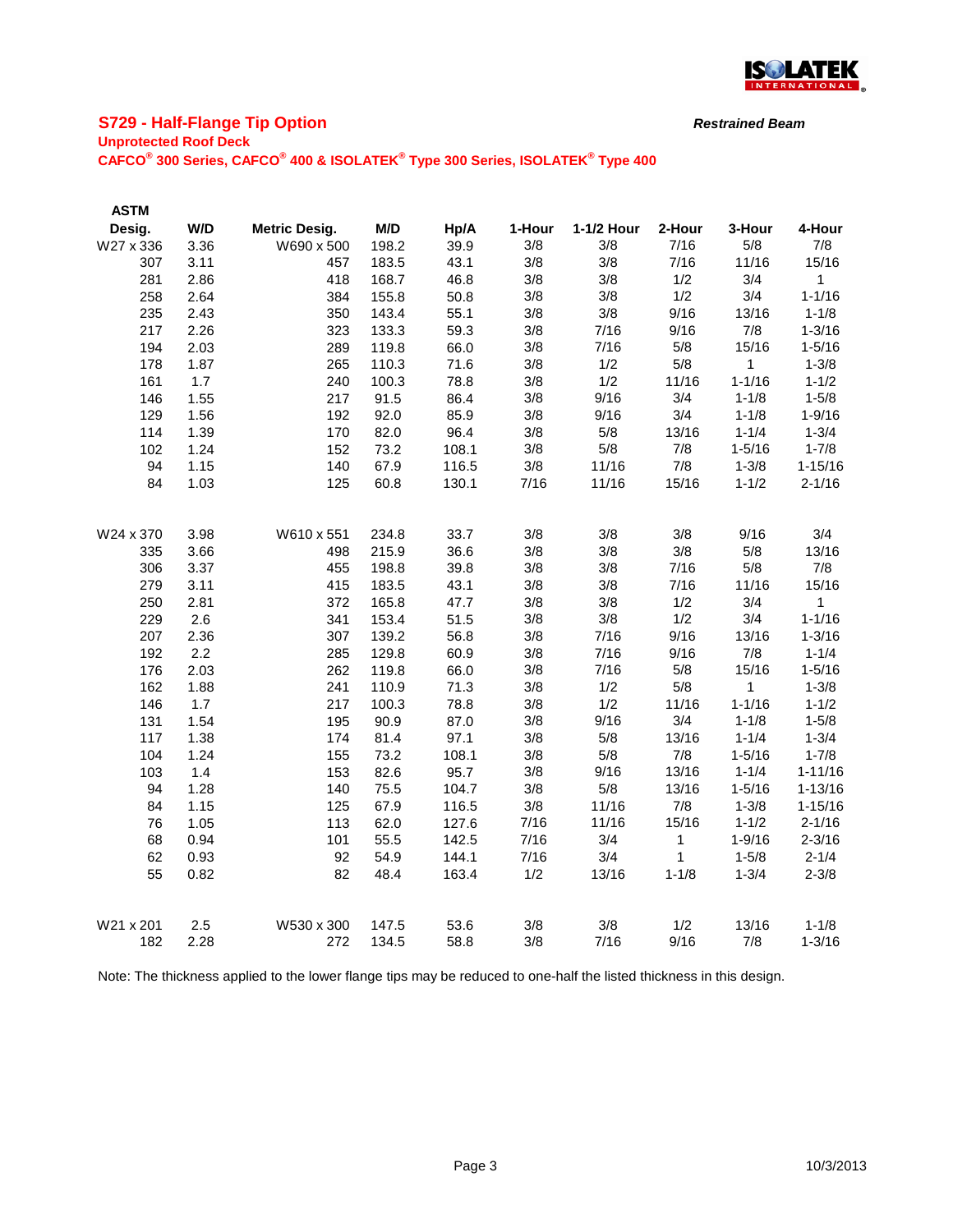

# **S729 - Half-Flange Tip Option**

### **Unprotected Roof Deck**

**CAFCO® 300 Series, CAFCO® 400 & ISOLATEK® Type 300 Series, ISOLATEK® Type 400**

| <b>ASTM</b> |              |                      |              |       |        |            |              |                         |                |
|-------------|--------------|----------------------|--------------|-------|--------|------------|--------------|-------------------------|----------------|
| Desig.      | W/D          | <b>Metric Desig.</b> | M/D          | Hp/A  | 1-Hour | 1-1/2 Hour | 2-Hour       | 3-Hour                  | 4-Hour         |
| W21 x 166   | 2.09         | W530 x 248           | 123.3        | 64.1  | 3/8    | 7/16       | 5/8          | 15/16                   | $1 - 1/4$      |
| 147         | 1.87         | 219                  | 110.3        | 71.6  | 3/8    | 1/2        | 5/8          | 1                       | $1 - 3/8$      |
| 132         | 1.68         | 196                  | 99.1         | 79.8  | 3/8    | 1/2        | 11/16        | $1 - 1/16$              | $1 - 1/2$      |
| 122         | 1.57         | 182                  | 92.6         | 85.3  | 3/8    | 9/16       | 3/4          | $1 - 1/8$               | $1 - 9/16$     |
| 111         | 1.43         | 165                  | 84.4         | 93.7  | 3/8    | 9/16       | 3/4          | $1 - 3/16$              | $1 - 11/16$    |
| 101         | 1.3          | 150                  | 76.7         | 103.1 | 3/8    | 5/8        | 13/16        | $1 - 5/16$              | $1 - 13/16$    |
| 93          | 1.4          | 138                  | 82.6         | 95.7  | 3/8    | 9/16       | 13/16        | $1 - 1/4$               | $1 - 11/16$    |
| 83          | 1.26         | 123                  | 74.3         | 106.3 | 3/8    | 5/8        | 7/8          | $1 - 5/16$              | $1 - 13/16$    |
| 73          | 1.11         | 109                  | 65.5         | 120.7 | 3/8    | 11/16      | 15/16        | $1 - 7/16$              | $\overline{2}$ |
| 68          | 1.04         | 101                  | 61.4         | 128.8 | 7/16   | 11/16      | 15/16        | $1 - 1/2$               | $2 - 1/16$     |
| 62          | 0.95         | 92                   | 56.1         | 141.0 | 7/16   | 3/4        | 1            | $1 - 9/16$              | $2 - 3/16$     |
| 57          | 0.95         | 85                   | 56.1         | 141.0 | 7/16   | 3/4        | $\mathbf{1}$ | $1 - 9/16$              | $2 - 3/16$     |
| 55          | 0.85         | 82                   | 50.2         | 157.6 | 1/2    | 13/16      | $1 - 1/16$   | $1 - 11/16$             | $2 - 3/8$      |
| 50          | 0.83         | 74                   | 49.0         | 161.4 | 1/2    | 13/16      | $1 - 1/8$    | $1 - 11/16$             | $2 - 3/8$      |
| 48          | 0.75         | 72                   | 44.3         | 178.6 | 1/2    | 7/8        | $1 - 3/16$   | $1 - 13/16$             | $2 - 1/2$      |
| 44          | 0.74         | 66                   | 43.7         | 181.1 | 1/2    | 7/8        | $1 - 3/16$   | $1 - 13/16$             | $2 - 9/16$     |
| W18 x 175   | 2.46         | W460 x 260           | 145.1        | 54.5  | 3/8    | 3/8        | 1/2          | 13/16                   | $1 - 1/8$      |
| 158         | 2.24         | 235                  | 132.2        | 59.8  | 3/8    | 7/16       | 9/16         | 7/8                     | $1 - 3/16$     |
| 143         | 2.05         | 213                  | 121.0        | 65.4  | 3/8    | 7/16       | 5/8          | 15/16                   | $1 - 5/16$     |
| 130         | 1.88         | 193                  | 110.9        | 71.3  | 3/8    | 1/2        | 5/8          | 1                       | $1 - 3/8$      |
| 119         | 1.72         | 177                  | 101.5        | 77.9  | 3/8    | 1/2        | 11/16        | $1 - 1/16$              | $1 - 1/2$      |
| 106         | 1.55         | 158                  | 91.5         | 86.4  | 3/8    | 9/16       | 3/4          | $1 - 1/8$               | $1 - 5/8$      |
| 97          | 1.42         | 144                  | 83.8         | 94.4  | 3/8    | 9/16       | 13/16        | $1 - 1/4$               | $1 - 11/16$    |
| 86          | 1.27         | 128                  | 74.9         | 105.5 | 3/8    | 5/8        | 7/8          | $1 - 5/16$              | $1 - 13/16$    |
| 76          | 1.13         | 113                  | 66.7         | 118.6 | 3/8    | 11/16      | 15/16        | $1 - 7/16$              | $\overline{2}$ |
| 71          | 1.22         | 106                  | 72.0         | 109.8 | 3/8    | 5/8        | 7/8          | $1 - 3/8$               | $1 - 7/8$      |
| 65          | 1.13         | 97                   | 66.7         | 118.6 | 3/8    | 11/16      | 15/16        | $1 - 7/16$              | $\overline{2}$ |
| 60          | 1.04         | 89                   | 61.4         | 128.8 | 7/16   | 11/16      | 15/16        | $1 - 1/2$               | $2 - 1/16$     |
| 55          | 0.96         | 82                   | 56.6         | 139.6 | 7/16   | 3/4        | 1            | $1 - 9/16$              | $2 - 3/16$     |
| 50          | 0.88         | 74                   | 51.9         | 152.3 | 7/16   | 13/16      | $1 - 1/16$   | $1 - 5/8$               | $2 - 5/16$     |
| 46          | 0.87         | 68                   | 51.3         | 154.0 | 7/16   | 13/16      | $1 - 1/16$   | $1 - 11/16$             | $2 - 5/16$     |
| 40          | 0.76         | 60                   | 44.8         | 176.3 | 1/2    | 7/8        | $1 - 1/8$    | $1 - 13/16$             | $2 - 1/2$      |
| 35          | 0.67         | 52                   | 39.5         | 200.0 | 9/16   | 15/16      | $1 - 1/4$    | $1 - 15/16$             | $2 - 11/16$    |
| W16 x 100   |              | W410 x 149           |              | 84.3  | 3/8    | 9/16       | 3/4          |                         | $1 - 9/16$     |
| 89          | 1.59<br>1.43 | 132                  | 93.8<br>84.4 | 93.7  | 3/8    | 9/16       | 3/4          | $1 - 1/8$<br>$1 - 3/16$ | $1 - 11/16$    |
| 77          | 1.25         | 114                  | 73.8         | 107.2 | 3/8    | 5/8        | 7/8          | $1 - 5/16$              | $1 - 7/8$      |
| 67          | 1.09         | 100                  | 64.3         | 122.9 | 7/16   | 11/16      | 15/16        | $1 - 7/16$              | $\overline{2}$ |
| 57          | 1.09         | 85                   | 64.3         | 122.9 | 7/16   | 11/16      | 15/16        | $1 - 7/16$              | $\overline{2}$ |
| 50          | 0.96         | 74                   | 56.6         | 139.6 | 7/16   | 3/4        | 1            | $1 - 9/16$              | $2 - 3/16$     |
| 45          | 0.87         | 67                   | 51.3         | 154.0 | 7/16   | 13/16      | $1 - 1/16$   | $1 - 11/16$             | $2 - 5/16$     |
|             |              |                      |              |       |        |            |              |                         |                |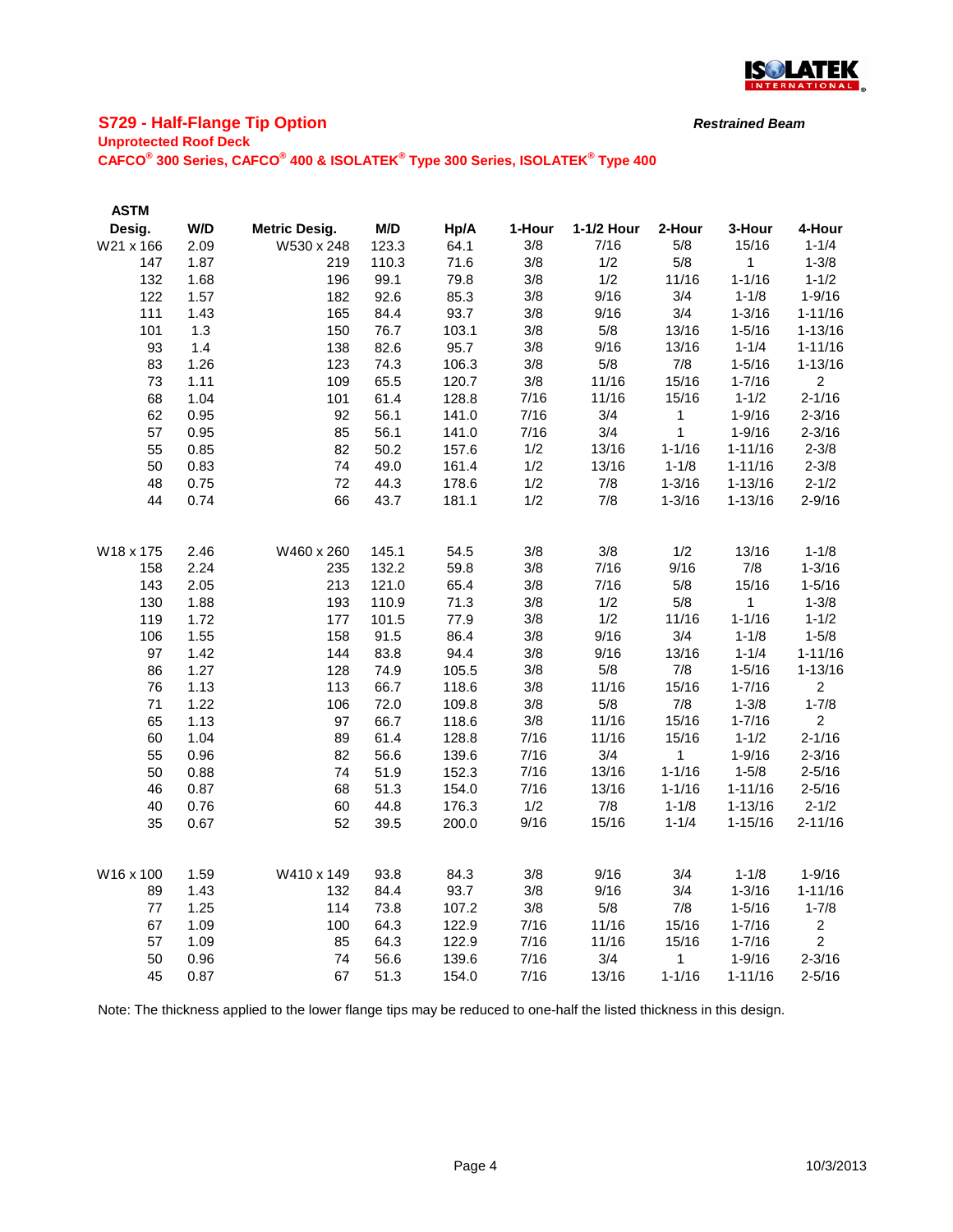

# **S729 - Half-Flange Tip Option**

### **Unprotected Roof Deck**

**CAFCO® 300 Series, CAFCO® 400 & ISOLATEK® Type 300 Series, ISOLATEK® Type 400**

| <b>ASTM</b> |      |                      |       |       |        |              |            |                |                |
|-------------|------|----------------------|-------|-------|--------|--------------|------------|----------------|----------------|
| Desig.      | W/D  | <b>Metric Desig.</b> | M/D   | Hp/A  | 1-Hour | 1-1/2 Hour   | 2-Hour     | 3-Hour         | 4-Hour         |
| W16 x 40    | 0.78 | W410 x 60            | 46.0  | 171.8 | 1/2    | 13/16        | $1 - 1/8$  | $1 - 3/4$      | $2 - 7/16$     |
| 36          | 0.7  | 53                   | 41.3  | 191.4 | 1/2    | 7/8          | $1 - 3/16$ | $1 - 7/8$      | $2 - 5/8$      |
| 31          | 0.66 | 46                   | 38.9  | 203.0 | 9/16   | 15/16        | $1 - 1/4$  | $1 - 15/16$    | $2 - 11/16$    |
| 26          | 0.55 | 39                   | 32.5  | 243.6 | 9/16   | 1            | $1 - 3/8$  | $2 - 1/8$      | $2 - 15/16$    |
|             |      |                      |       |       |        |              |            |                |                |
| W14 x 808   | 8.75 | W360 x 1202          | 516.3 | 15.3  | 3/8    | 3/8          | 3/8        | 3/8            | 3/8            |
| 730         | 8.08 | 1086                 | 476.7 | 16.6  | 3/8    | 3/8          | 3/8        | 3/8            | 7/16           |
| 665         | 7.49 | 990                  | 441.9 | 17.9  | 3/8    | 3/8          | 3/8        | 3/8            | 7/16           |
| 605         | 6.96 | 900                  | 410.6 | 19.3  | 3/8    | 3/8          | 3/8        | 3/8            | 1/2            |
| 550         | 6.43 | 818                  | 379.4 | 20.8  | 3/8    | 3/8          | 3/8        | 3/8            | 1/2            |
| 500         | 5.95 | 744                  | 351.1 | 22.5  | 3/8    | 3/8          | 3/8        | 3/8            | 9/16           |
| 455         | 5.53 | 677                  | 326.3 | 24.2  | 3/8    | 3/8          | 3/8        | 7/16           | 9/16           |
| 426         | 5.21 | 634                  | 307.4 | 25.7  | 3/8    | 3/8          | 3/8        | 7/16           | 5/8            |
| 398         | 4.93 | 592                  | 290.9 | 27.2  | 3/8    | 3/8          | 3/8        | 7/16           | 5/8            |
| 370         | 4.63 | 551                  | 273.2 | 28.9  | 3/8    | 3/8          | 3/8        | 1/2            | 11/16          |
| 342         | 4.32 | 509                  | 254.9 | 31.0  | 3/8    | 3/8          | 3/8        | 1/2            | 11/16          |
| 311         | 3.98 | 463                  | 234.8 | 33.7  | 3/8    | 3/8          | 3/8        | 9/16           | 3/4            |
| 283         | 3.66 | 421                  | 215.9 | 36.6  | 3/8    | 3/8          | 3/8        | 5/8            | 13/16          |
| 257         | 3.36 | 382                  | 198.2 | 39.9  | 3/8    | 3/8          | 7/16       | 5/8            | 7/8            |
| 233         | 3.08 | 347                  | 181.7 | 43.5  | 3/8    | 3/8          | 7/16       | 11/16          | 15/16          |
| 211         | 2.81 | 314                  | 165.8 | 47.7  | 3/8    | 3/8          | 1/2        | 3/4            | 1              |
| 193         | 2.6  | 287                  | 153.4 | 51.5  | 3/8    | 3/8          | 1/2        | 3/4            | $1 - 1/16$     |
| 176         | 2.38 | 262                  | 140.4 | 56.3  | 3/8    | 7/16         | 9/16       | 13/16          | $1 - 3/16$     |
| 159         | 2.16 | 237                  | 127.4 | 62.0  | 3/8    | 7/16         | 9/16       | 7/8            | $1 - 1/4$      |
| 145         | 1.99 | 216                  | 117.4 | 67.3  | 3/8    | 7/16         | 5/8        | 15/16          | $1 - 5/16$     |
| 132         | 1.89 | 196                  | 111.5 | 70.9  | 3/8    | 1/2          | 5/8        | 1              | $1 - 3/8$      |
| 120         | 1.71 | 179                  | 100.9 | 78.4  | 3/8    | 1/2          | 11/16      | $1 - 1/16$     | $1 - 1/2$      |
| 109         | 1.57 | 162                  | 92.6  | 85.3  | 3/8    | 9/16         | 3/4        | $1 - 1/8$      | $1 - 9/16$     |
| 99          | 1.43 | 147                  | 84.4  | 93.7  | 3/8    | 9/16         | 3/4        | $1 - 3/16$     | $1 - 11/16$    |
| 90          | 1.31 | 134                  | 77.3  | 102.3 | 3/8    | 5/8          | 13/16      | $1 - 5/16$     | $1 - 13/16$    |
| 82          | 1.45 | 122                  | 85.6  | 92.4  | 3/8    | 9/16         | 3/4        | $1 - 3/16$     | $1 - 11/16$    |
| 74          | 1.32 | 110                  | 77.9  | 101.5 | 3/8    | 5/8          | 13/16      | $1 - 1/4$      | $1 - 3/4$      |
| 68          | 1.22 | 101                  | 72.0  | 109.8 | 3/8    | 5/8          | 7/8        | $1 - 3/8$      | $1 - 7/8$      |
| 61          | 1.1  | 91                   | 64.9  | 121.8 | 7/16   | 11/16        | 15/16      | $1 - 7/16$     | $\overline{2}$ |
| 53          | 1.06 | 79                   | 62.5  | 126.4 | 7/16   | 11/16        | 15/16      | $1 - 1/2$      | $2 - 1/16$     |
| 48          | 0.97 | 72                   | 57.2  | 138.1 | 7/16   | 3/4          | 1          | $1 - 9/16$     | $2 - 3/16$     |
| 43          | 0.87 | 64                   | 51.3  | 154.0 | 7/16   | 13/16        | $1 - 1/16$ | $1 - 11/16$    | $2 - 5/16$     |
| 38          | 0.8  | 57                   | 47.2  | 167.5 | 1/2    | 13/16        | $1 - 1/8$  | $1 - 3/4$      | $2 - 7/16$     |
| 34          | 0.72 | 51                   | 42.5  | 186.1 | 1/2    | 7/8          | $1 - 3/16$ | $1 - 7/8$      | $2 - 9/16$     |
| 30          | 0.64 | 45                   | 37.8  | 209.3 | 9/16   | 15/16        | $1 - 1/4$  | $1 - 15/16$    | $2 - 3/4$      |
| 26          | 0.62 | 39                   | 36.6  | 216.1 | 9/16   | 15/16        | $1 - 1/4$  | $\overline{2}$ | $2 - 13/16$    |
| 22          | 0.53 | 33                   | 31.3  | 252.8 | 5/8    | $\mathbf{1}$ | $1 - 3/8$  | $2 - 1/8$      | 3              |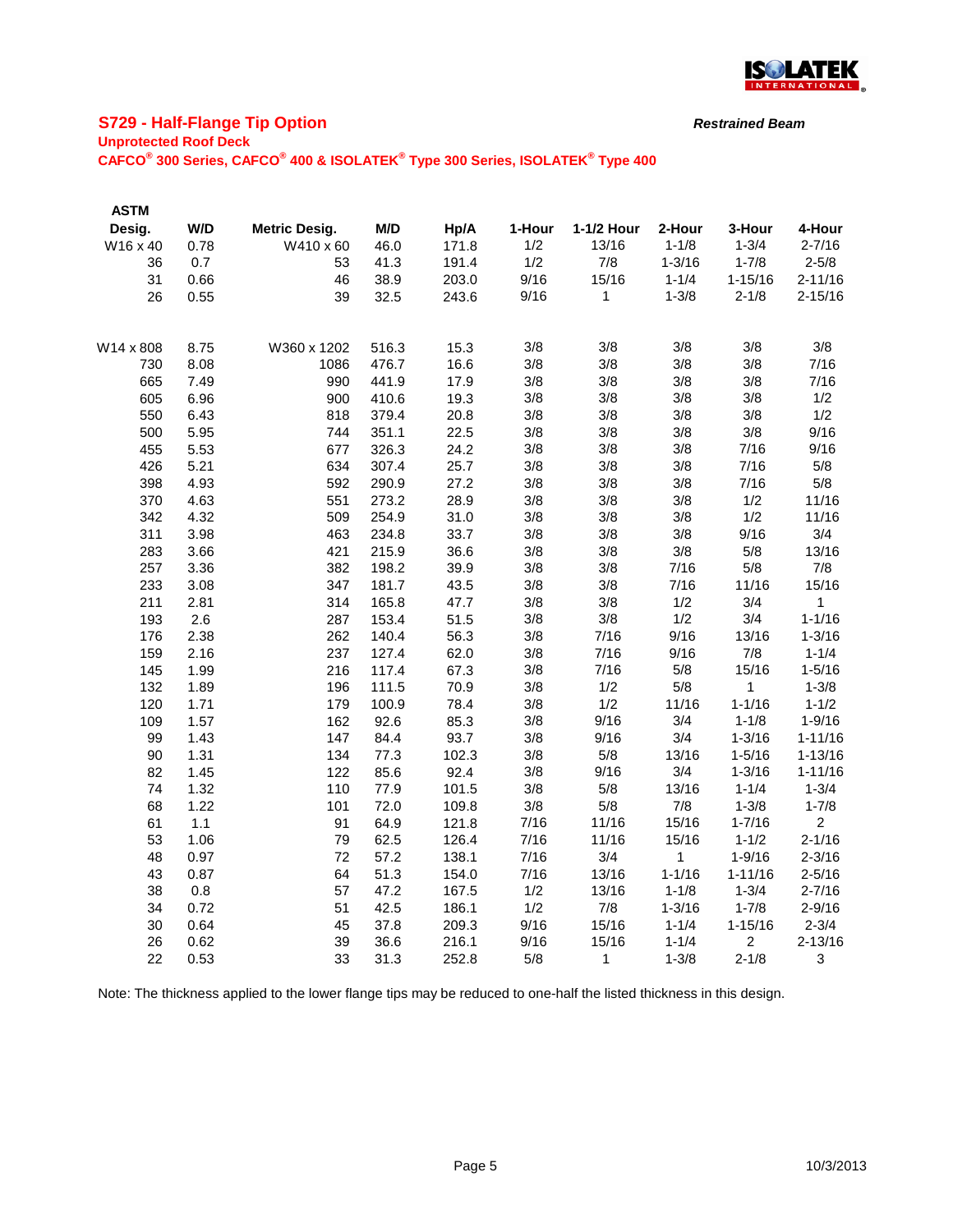

# **S729 - Half-Flange Tip Option**

### **Unprotected Roof Deck**

**CAFCO® 300 Series, CAFCO® 400 & ISOLATEK® Type 300 Series, ISOLATEK® Type 400**

| <b>ASTM</b> |              |                      |       |       |        |              |              |                |                |
|-------------|--------------|----------------------|-------|-------|--------|--------------|--------------|----------------|----------------|
| Desig.      | W/D          | <b>Metric Desig.</b> | M/D   | Hp/A  | 1-Hour | 1-1/2 Hour   | 2-Hour       | 3-Hour         | 4-Hour         |
| W12 x 336   | 4.85         | W310 x 500           | 286.2 | 27.6  | 3/8    | 3/8          | 3/8          | 1/2            | 5/8            |
| 305         | 4.49         | 454                  | 264.9 | 29.8  | 3/8    | 3/8          | 3/8          | 1/2            | 11/16          |
| 279         | 4.19         | 415                  | 247.2 | 32.0  | 3/8    | 3/8          | 3/8          | 9/16           | 3/4            |
| 252         | 3.84         | 375                  | 226.6 | 34.9  | 3/8    | 3/8          | 3/8          | 9/16           | 13/16          |
| 230         | 3.55         | 342                  | 209.5 | 37.7  | 3/8    | 3/8          | 3/8          | 5/8            | 13/16          |
| 210         | 3.27         | 313                  | 192.9 | 41.0  | 3/8    | 3/8          | 7/16         | $5/8$          | 7/8            |
| 190         | $\mathbf{3}$ | 283                  | 177.0 | 44.7  | 3/8    | 3/8          | 7/16         | 11/16          | 15/16          |
| 170         | 2.72         | 253                  | 160.5 | 49.3  | 3/8    | 3/8          | 1/2          | 3/4            | $1 - 1/16$     |
| 152         | 2.45         | 225                  | 144.6 | 54.7  | 3/8    | 3/8          | 1/2          | 13/16          | $1 - 1/8$      |
| 136         | 2.23         | 202                  | 131.6 | 60.1  | 3/8    | 7/16         | 9/16         | 7/8            | $1 - 3/16$     |
| 120         | 1.99         | 179                  | 117.4 | 67.3  | 3/8    | 7/16         | 5/8          | 15/16          | $1 - 5/16$     |
| 106         | 1.77         | 158                  | 104.4 | 75.7  | 3/8    | 1/2          | 11/16        | $1 - 1/16$     | $1 - 7/16$     |
| 96          | 1.61         | 143                  | 95.0  | 83.2  | 3/8    | 9/16         | 3/4          | $1 - 1/8$      | $1 - 9/16$     |
| 87          | 1.47         | 129                  | 86.7  | 91.1  | 3/8    | 9/16         | 3/4          | $1 - 3/16$     | $1 - 5/8$      |
| 79          | 1.34         | 117                  | 79.1  | 100.0 | 3/8    | 5/8          | 13/16        | $1 - 1/4$      | $1 - 3/4$      |
| 72          | 1.23         | 107                  | 72.6  | 108.9 | 3/8    | 5/8          | 7/8          | $1 - 5/16$     | $1 - 7/8$      |
| 65          | 1.11         | 97                   | 65.5  | 120.7 | 3/8    | 11/16        | 15/16        | $1 - 7/16$     | $\overline{2}$ |
| 58          | 1.1          | 86                   | 64.9  | 121.8 | 7/16   | 11/16        | 15/16        | $1 - 7/16$     | $\overline{2}$ |
| 53          | 1.02         | 79                   | 60.2  | 131.4 | 7/16   | 3/4          | $\mathbf{1}$ | $1 - 1/2$      | $2 - 1/8$      |
| 50          | 1.06         | 74                   | 62.5  | 126.4 | 7/16   | 11/16        | 15/16        | $1 - 1/2$      | $2 - 1/16$     |
| 45          | 0.97         | 67                   | 57.2  | 138.1 | 7/16   | 3/4          | $\mathbf{1}$ | $1 - 9/16$     | $2 - 3/16$     |
| 40          | 0.86         | 60                   | 50.7  | 155.8 | 1/2    | 13/16        | $1 - 1/16$   | $1 - 11/16$    | $2 - 5/16$     |
| 35          | 0.81         | 52                   | 47.8  | 165.4 | 1/2    | 13/16        | $1 - 1/8$    | $1 - 3/4$      | $2 - 7/16$     |
| 30          | 0.69         | 45                   | 40.7  | 194.2 | 1/2    | 7/8          | $1 - 3/16$   | $1 - 7/8$      | $2 - 5/8$      |
| 26          | 0.61         | 39                   | 36.0  | 219.6 | 9/16   | 15/16        | $1 - 5/16$   | $\overline{2}$ | $2 - 13/16$    |
| 22          | 0.62         | 33                   | 36.6  | 216.1 | 9/16   | 15/16        | $1 - 1/4$    | 2              | $2 - 13/16$    |
| 19          | 0.54         | 28                   | 31.9  | 248.1 | 9/16   | $\mathbf{1}$ | $1 - 3/8$    | $2 - 1/8$      | 3              |
| 16          | 0.45         | 24                   | 26.6  | 297.7 | 5/8    | $1 - 1/8$    | $1 - 1/2$    | $2 - 5/16$     | $3 - 1/4$      |
| 14          | 0.4          | 21                   | 23.6  | 335.0 | 11/16  | $1 - 1/8$    | $1 - 9/16$   | $2 - 7/16$     | $3 - 3/8$      |
| W10 x 112   | 2.17         | W250 x 167           | 128.0 | 61.7  | 3/8    | 7/16         | 9/16         | 7/8            | $1 - 1/4$      |
| 100         | 1.97         | 149                  | 116.2 | 68.0  | 3/8    | 7/16         | 5/8          | 15/16          | $1 - 5/16$     |
| 88          | 1.74         | 131                  | 102.7 | 77.0  | 3/8    | 1/2          | 11/16        | $1 - 1/16$     | $1 - 7/16$     |
| $77\,$      | 1.54         | 115                  | 90.9  | 87.0  | 3/8    | 9/16         | 3/4          | $1 - 1/8$      | $1 - 5/8$      |
| 68          | 1.38         | 101                  | 81.4  | 97.1  | 3/8    | 5/8          | 13/16        | $1 - 1/4$      | $1 - 3/4$      |
| 60          | 1.22         | 89                   | 72.0  | 109.8 | 3/8    | $5/8$        | 7/8          | $1 - 3/8$      | $1 - 7/8$      |
| 54          | 1.11         | 80                   | 65.5  | 120.7 | 3/8    | 11/16        | 15/16        | $1 - 7/16$     | $\overline{2}$ |
| 49          | 1.01         | 73                   | 59.6  | 132.7 | 7/16   | 3/4          | 1            | $1 - 1/2$      | $2 - 1/8$      |
| 45          | 1.06         | 67                   | 62.5  | 126.4 | 7/16   | 11/16        | 15/16        | $1 - 1/2$      | $2 - 1/16$     |
| 39          | 0.92         | 58                   | 54.3  | 145.6 | 7/16   | 3/4          | 1            | $1 - 5/8$      | $2 - 1/4$      |
| 33          | 0.78         | 49                   | 46.0  | 171.8 | 1/2    | 13/16        | $1 - 1/8$    | $1 - 3/4$      | $2 - 7/16$     |
| 30          | 0.8          | 45                   | 47.2  | 167.5 | 1/2    | 13/16        | $1 - 1/8$    | $1 - 3/4$      | $2 - 7/16$     |